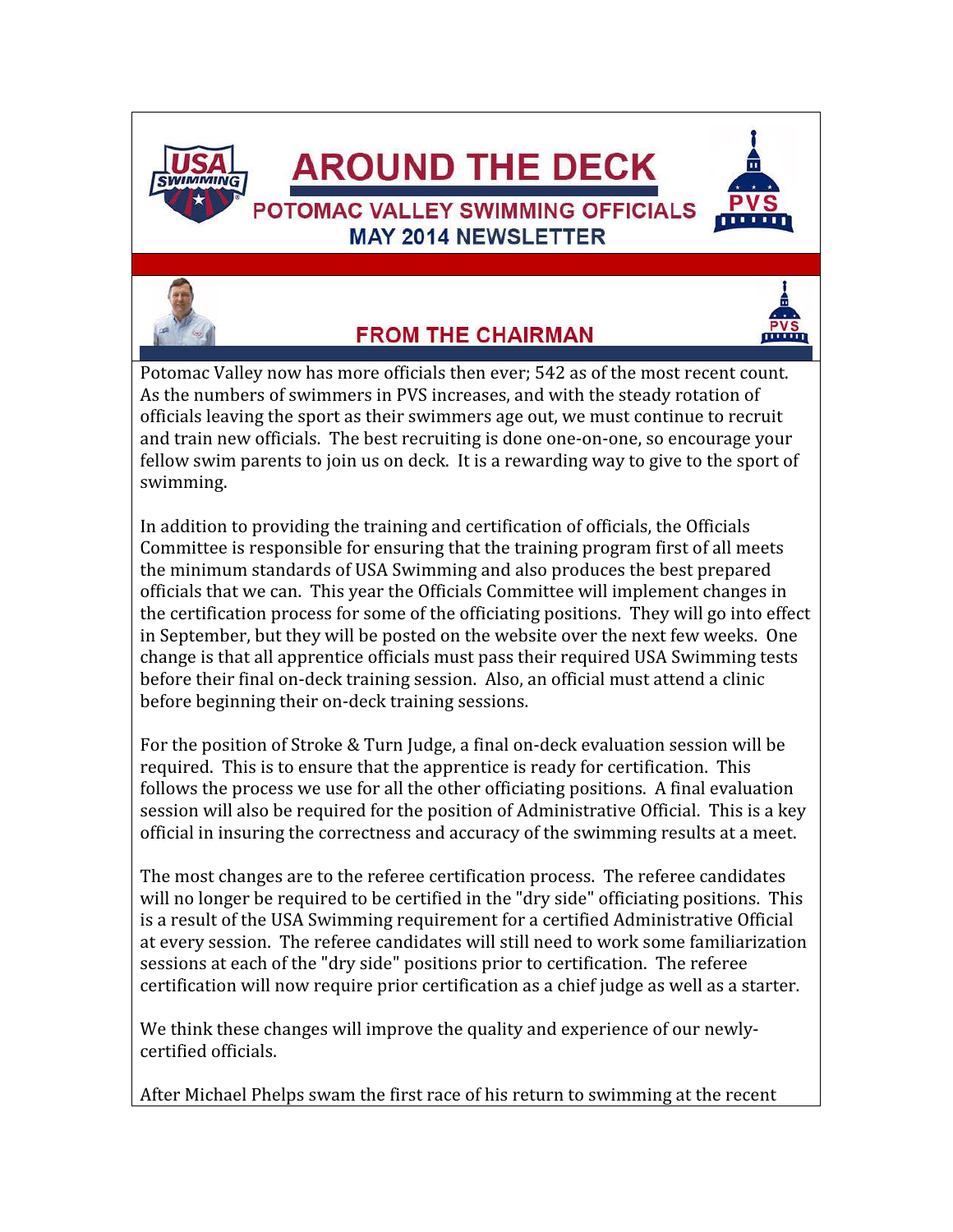Grand Prix Meet, he remarked that he felt like a 10-year old kid again, nervous and excited before his swim. He said he even reported to the blocks early, like a 10-year old. This kind of joy and pleasure that is seen at every meet is what keeps us coming back to contribute. See the article right below this one for another observation about swim meets that span all ages and abilities.

I hope to see you at a meet this summer!

Tim Husson OfficialsChair@pvswim.org

## **Swimming Without Age Limits**

moon

At a recent swim meet, Charlie was swimming the 400 Yard IM. His teammates were cheering him on from the end of the pool – encouraging him as he swam. His coach was along the side of the pool hollering at him –

"stroke into the wall" during the Butterfly leg, "get your legs up" during the Backstroke leg, "reach" during the Breaststroke leg, and "kick" during the Freestyle leg.

Coaches at the meet were overheard discussing the frustrations of coaching Backstroke – for some reason their swimmers just can't seem to get the technique correct no matter how they try to explain it. Some of their swimmers don't seem to like the water running down their face.

Donald was challenged by the 100 Yard Butterfly. He took a small break after 50 Yards, by 65 Yards was not maintaining a legal stroke, and realized after 75 Yards that it was just too long a distance.

A swimmer in the 200 Yard Butterfly was using a Breaststroke kick.

At two other swim meets, the crowd watching the meet cheered the swimmers completing their last 75 yards of the 400 Yard Freestyle and the 500 Yard Freestyle.

While you have likely experienced these situations at any swim meet, they were notable because Charlie was 76 years old, Donald was 82 years old, and the Butterfly swimmer was swimming a legal Butterfly; it was a Masters Meet. The 400 Yard Freestyle swimmer was a Special Olympics athlete who took over 17 minutes to complete his event; the 500 Yard Freestyle swimmer was Katie Ledecky, setting an American Record. These examples are real life reminders that swimming is a lifelong, inclusive sport.

#### - Anonymous Contributor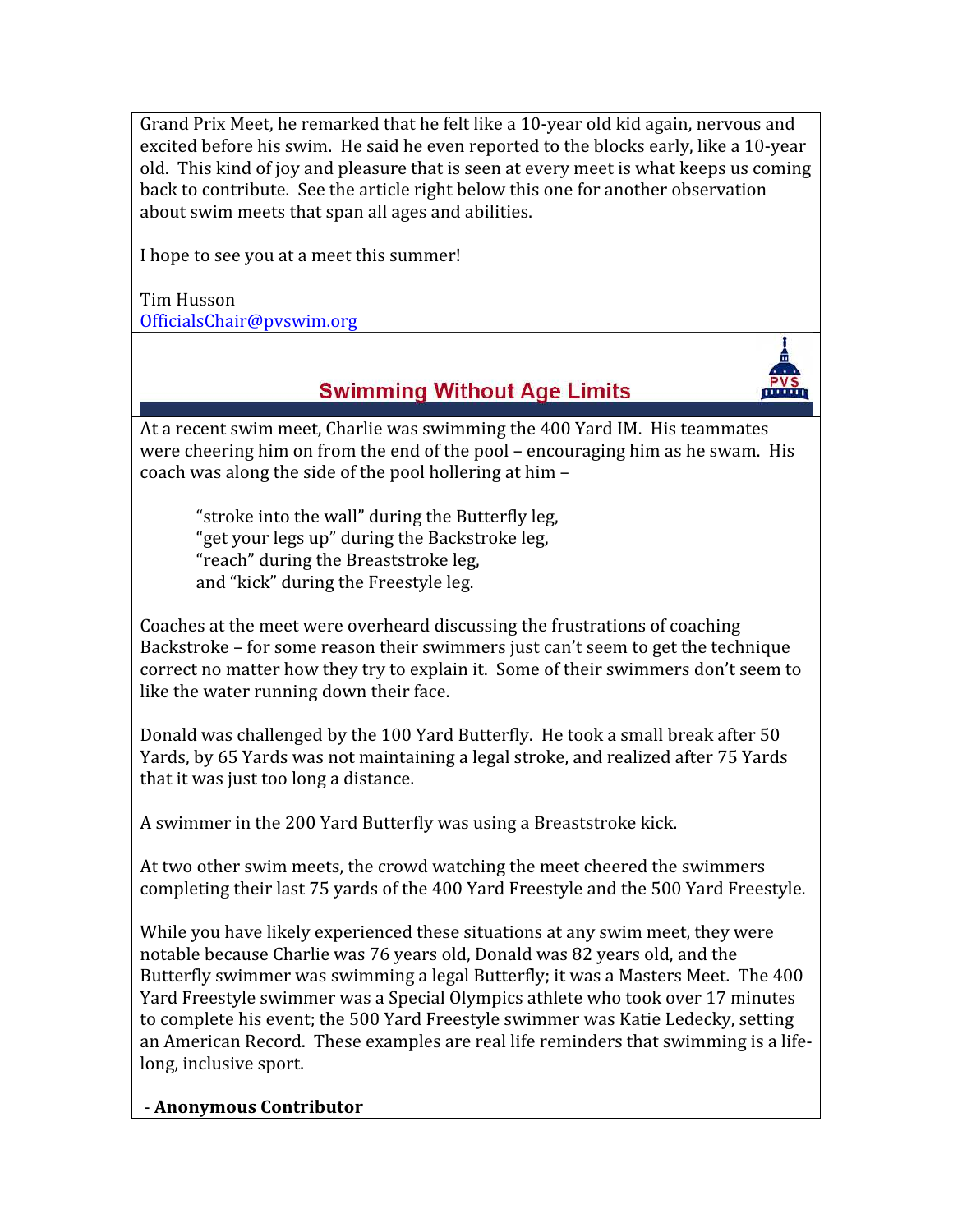## You Make the Call!



Ŧ

Situation: Mary was swimming the 100-yard backstroke. At the first turn, the turn judge indicated a disqualification stating that the swimmer missed the wall on the turn. Mary and her coach both say that she did touch the wall and that her feet just slipped. They also state that Mary could not have pushed off the wall if she didn't touch it.

| <b>Upcoming Meets</b> |                                               |                    |                                 |                                                                                                                                                                            |  |  |  |
|-----------------------|-----------------------------------------------|--------------------|---------------------------------|----------------------------------------------------------------------------------------------------------------------------------------------------------------------------|--|--|--|
| <b>MAY</b>            |                                               |                    |                                 |                                                                                                                                                                            |  |  |  |
| <b>Date</b>           | <b>Meet</b>                                   | <b>Host</b>        | <b>Location</b>                 | <b>Notes</b>                                                                                                                                                               |  |  |  |
| $2 - 4$               | <b>Spring LC Classic</b>                      | <b>RMSC</b>        | <b>KSAC</b>                     | <b>Psych Sheet</b><br><b>Estimated Timelines</b><br><b>Timer Sign up</b><br><b>Saturday and Sunday</b><br>11-12 session changes:<br>Warm up: 12:30,<br><b>Events: 1:30</b> |  |  |  |
| $\overline{2}$        | <b>SNOW SC Spring Classic</b><br>Invitational | <b>SNOW</b>        | <b>Claude Moore</b>             |                                                                                                                                                                            |  |  |  |
| $3 - 4$               | <b>SNOW LC Classic</b><br>Invitational        | SNOW               | <b>Claude Moore</b>             |                                                                                                                                                                            |  |  |  |
| $3 - 4$               | <b>LC Derby Meet</b>                          | <b>FISH</b>        | <b>GMU</b>                      | <b>Timer Sign up</b>                                                                                                                                                       |  |  |  |
| $3 - 4$               | <b>Early Bird LC Invitational</b>             | <b>MSSC</b>        | Fairland                        |                                                                                                                                                                            |  |  |  |
| $3 - 4$               | <b>Mini Olympics</b>                          | <b>MACH</b>        | Madeira                         |                                                                                                                                                                            |  |  |  |
| $9 - 11$              | <b>Long Course Classic</b>                    | <b>MACH</b>        | <b>Lee District</b>             | <b>Timer Sign up</b>                                                                                                                                                       |  |  |  |
| $15 - 18$             | <b>Grand Prix Series (LCM)</b>                |                    | Charlotte, NC                   |                                                                                                                                                                            |  |  |  |
| 23-25                 | Virginia State LC<br>Championships            | <b>PM</b>          | <b>Oak Marr</b>                 | <b>Application to Officiate</b>                                                                                                                                            |  |  |  |
| $30-1$                | <b>Maryland State LC</b><br>Champs            | <b>RMSC</b>        |                                 |                                                                                                                                                                            |  |  |  |
| <b>JUNE</b>           |                                               |                    |                                 |                                                                                                                                                                            |  |  |  |
| <b>Date</b>           | <b>Meet</b>                                   | <b>Host</b>        | <b>Location</b>                 | <b>Notes</b>                                                                                                                                                               |  |  |  |
| $6 - 8$               | <b>SNOW LC Invitational</b>                   | SNOW               | <b>Claude Moore</b>             |                                                                                                                                                                            |  |  |  |
| $7 - 8$               | <b>June Invitational</b>                      | <b>FISH</b>        | Fairland                        |                                                                                                                                                                            |  |  |  |
| 15                    | <b>PVS LC Open 1</b>                          | <b>MACH</b><br>PAC | <b>Lee District</b><br>Fairland |                                                                                                                                                                            |  |  |  |
| 19-22                 | Grand Prix Series (LCM)                       |                    | Santa Clara,<br>CA              |                                                                                                                                                                            |  |  |  |
| $20 - 22$             | Black & Red LC<br>Invitational                | <b>UMAC</b>        | <b>UMD</b>                      |                                                                                                                                                                            |  |  |  |
| $21 - 22$             | <b>PVS LC Distance Meet</b>                   | <b>FBST</b>        | Fairland                        |                                                                                                                                                                            |  |  |  |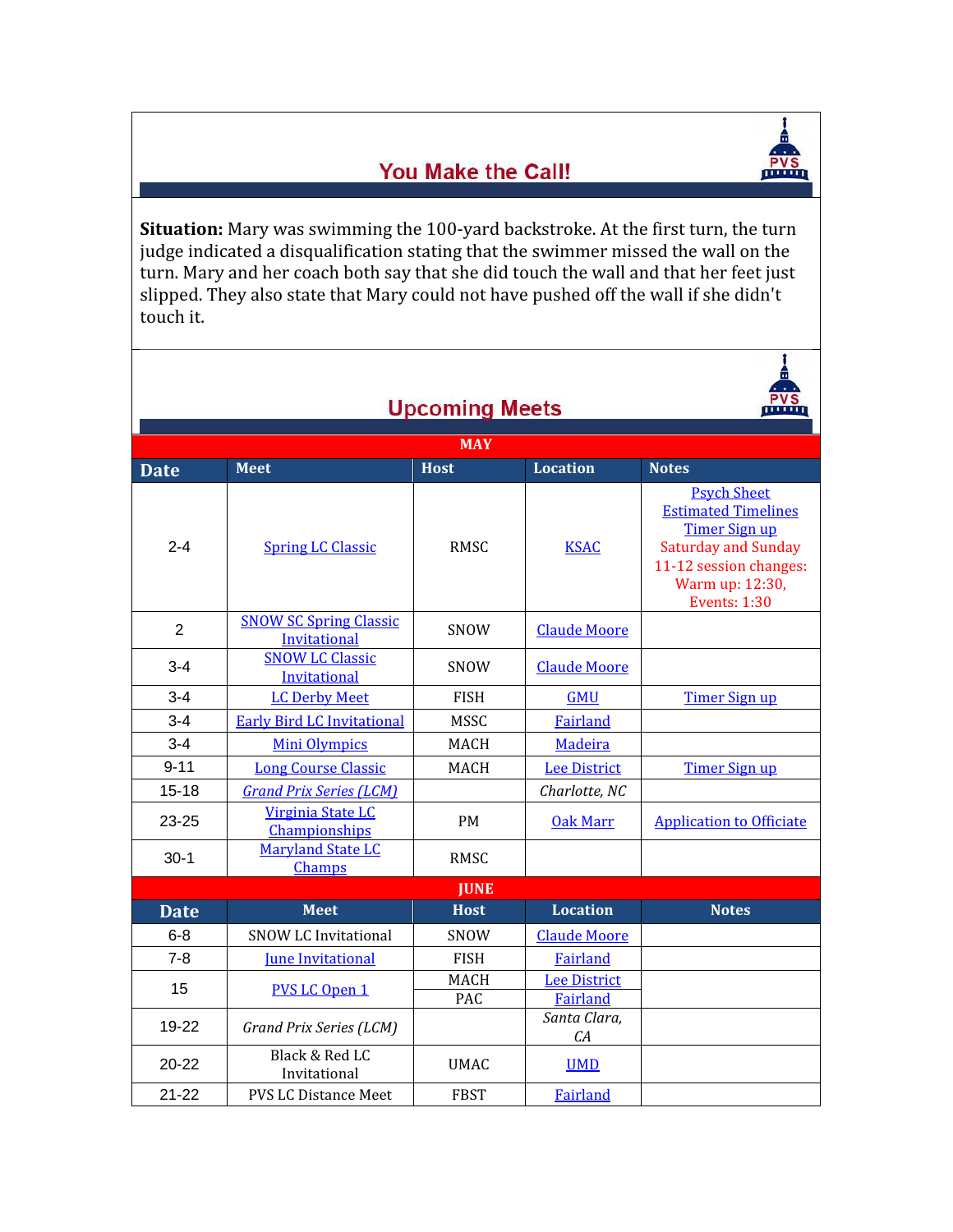| 29                                                                                                                                                                                                                                                                                                                                                                                                                                                                                                                                                                                                       | <b>PVS LC Open 2</b> | <b>PM</b> | <b>Lee District</b> |  |  |  |  |  |
|----------------------------------------------------------------------------------------------------------------------------------------------------------------------------------------------------------------------------------------------------------------------------------------------------------------------------------------------------------------------------------------------------------------------------------------------------------------------------------------------------------------------------------------------------------------------------------------------------------|----------------------|-----------|---------------------|--|--|--|--|--|
|                                                                                                                                                                                                                                                                                                                                                                                                                                                                                                                                                                                                          |                      | FAST      | <b>Fairland</b>     |  |  |  |  |  |
|                                                                                                                                                                                                                                                                                                                                                                                                                                                                                                                                                                                                          |                      |           |                     |  |  |  |  |  |
| <b>SWIMMING</b><br>2014 South American Paralympic Games                                                                                                                                                                                                                                                                                                                                                                                                                                                                                                                                                  |                      |           |                     |  |  |  |  |  |
| Last month I had the unique opportunity of being invited to work as a deck official at<br>the 2014 South American Para Games in Santiago, Chile. Athletes from 8 countries<br>participated and swimming was one of 7 sports in the games. The games spanned 5<br>days with the swimming competition being held over three days. Athletes from<br>Chile, Peru, Brazil, Argentina, Uruguay, Colombia, Bolivia and Ecuador competed.<br>The Games were held on a large athletic "campus" which contained many venues<br>including two large outdoor stadiums, a huge indoor arena and a dining hall for the |                      |           |                     |  |  |  |  |  |

athletes, coaches and officials. The swim venue consisted of 3 indoor pools: a 50 meter competition pool, a 25 meter warm-up/warm-down pool and a diving well which had numerous diving boards including a ten meter platform. There were also two outdoor pools. Security was very tight: the venue for each sport had a delegation of Chilean army soldiers.

The Games started with an evening opening ceremony at which the new President of Chile, Michelle Bachelet, spoke and formally opened the Games. The athletes were the most enthusiastic group of competitors I have ever witnessed as they paraded into the stadium that night!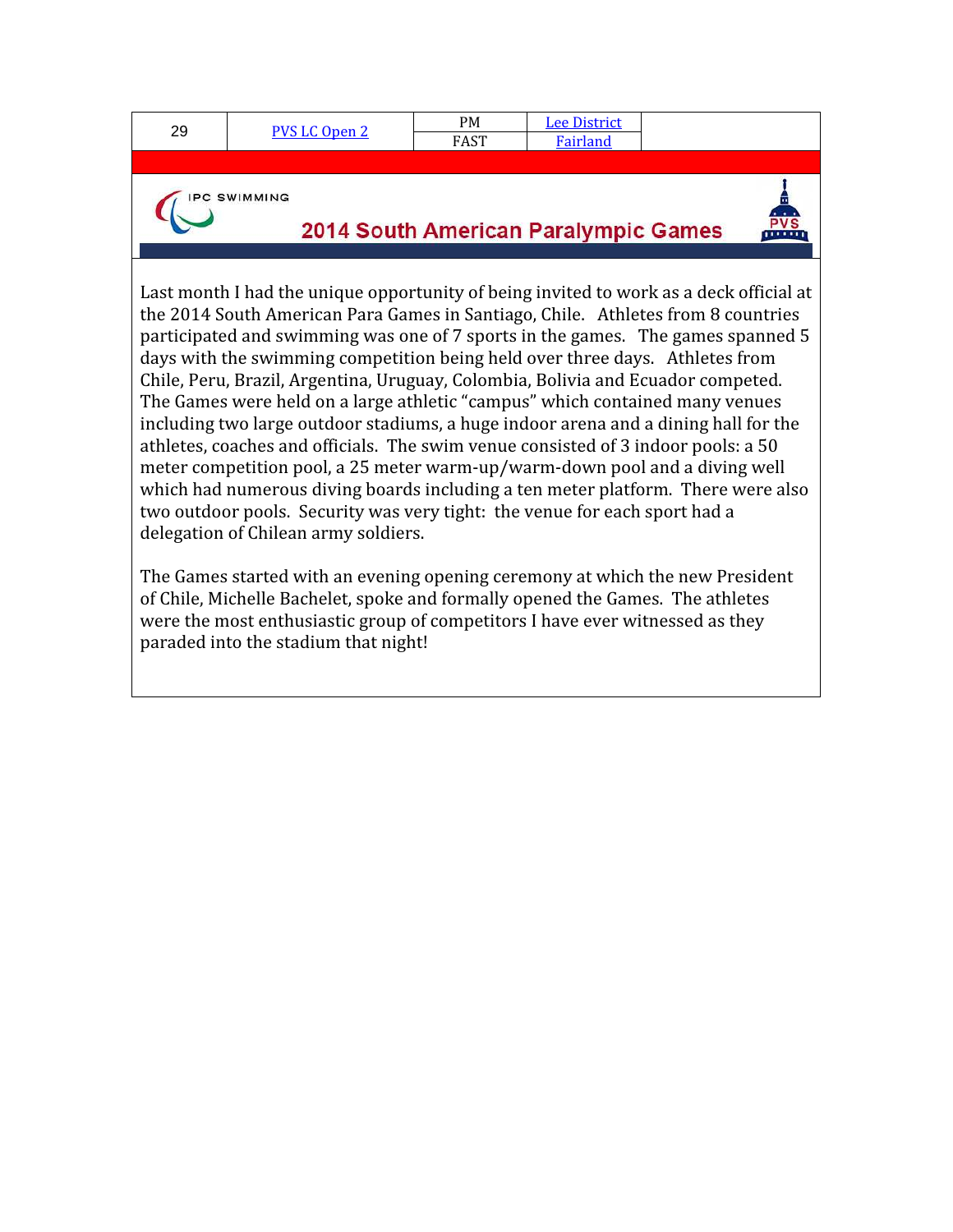

Swimming began the next morning. The meet moved quickly and watching the athletes on deck provided a new perspective to swimming. Regardless of the disability, these folks are athletes first. As a stroke judge, I needed to walk at a fast pace to keep up with the backstroker who had no legs. Observing perfect starts by athletes with no arms made me realize that these athletes do not let their disabilities get in their way.

On several levels, officiating at a para meet is more complex than officiating at an able bodied meet. You start with the able bodied rules and then those rules are modified to accommodate the athletes' disability. For example, a para breaststroker must comply with the able bodied rules for breast stroke. However, para athletes who do not have legs or the use of their legs, are unable to push off of the wall with their legs after the turn. The able bodied rules are thus modified: after the touch is made at the turn in breaststroke, the para athlete may take one arm stroke that may not be simultaneous or on the same horizontal plane to attain the correct position on the breast. As an official, you must know the able bodied rules and all the exceptions to the rules that apply to para athletes. It is challenging but very rewarding.

Several people have asked me about differences in how the meets are run in South America from how they are run here. My answer: the differences are few. Walking onto the deck in Santiago felt very much like walking onto a deck here at home. One difference, however, which I really came to enjoy, is that at both para and able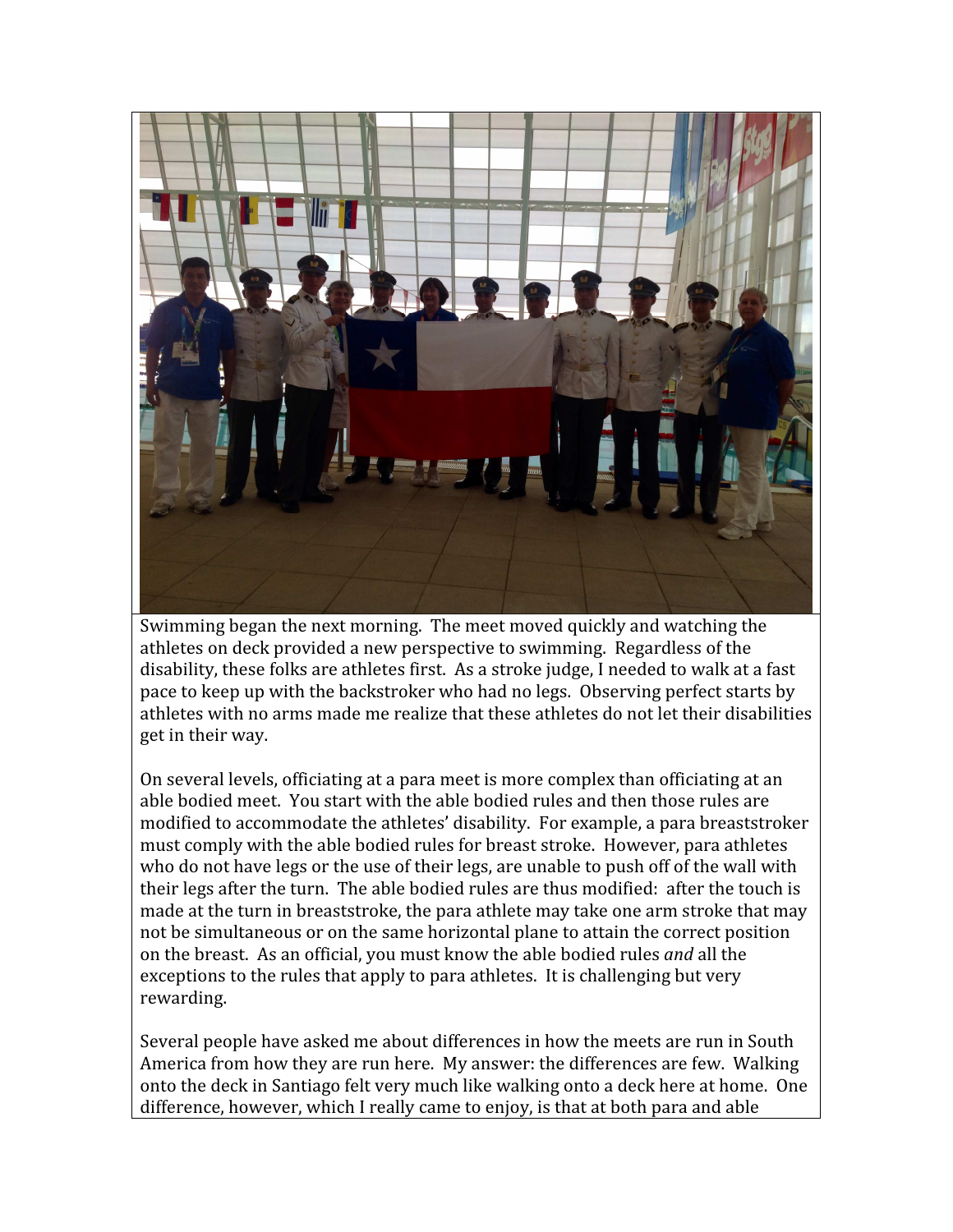bodied meets throughout South America, rock and roll music is played during each of the swims. This added a tempo and feel to the meet that was unique, especially during the distance events!!

I came away with many great memories and unique experiences. If anyone is interested in learning more about officiating para swimming, please feel free to contact me.

#### Elizabeth Jester Contributing Editor

#### "Making My First Call" - A Series from Jim Thompson

 $PVS$ 

I started my officiating career in the mid-1990s as a timer. After about two seasons of working as a timer and observing the folks "in white" (at that time), I decided that I could become an official. Actually, the thing that got me over the decision to become a certified official is that the uniform changed from "all white" to the current "white top over navy blue pants". I figured with the "white over navy blue," I did not look like the Pillsbury Dough Boy or the blimp monster from the first Ghost Buster movie. :-)

I still remember my first time on deck as an apprentice stroke and turn official. I was perspiring even more than the temperature warranted. I remember working with a senior official during that session. He was very helpful and helped me to feel more comfortable on deck.

Even though I could not write-up a DQ, he wanted me to raise my hand when I saw a disqualification. When I raised my hand the first time, I remember my heart rate going up to at least a thousand beats per minute. And I'm sure when I described the DQ to that senior official it came out sounding like, "um...the swimmer sort of did...this...um...kind of thing with his arms...that...um...did not look right...so I think it is a DQ. You should write it up." Luckily for my officiating career, even though I must have sounded like I never been to a meet before, he had faith in me and encouraged me to keep at it.

Over time I got better at describing the infractions and being able to write to the rules. It is one of those things that get easier with practice. I found working different kinds of meets, especially mini-meets, allowed me to see all types of infractions and the opportunity to practice verbally describing the infraction. In the next installment, I'll talk about my "first coach initiated discussion".